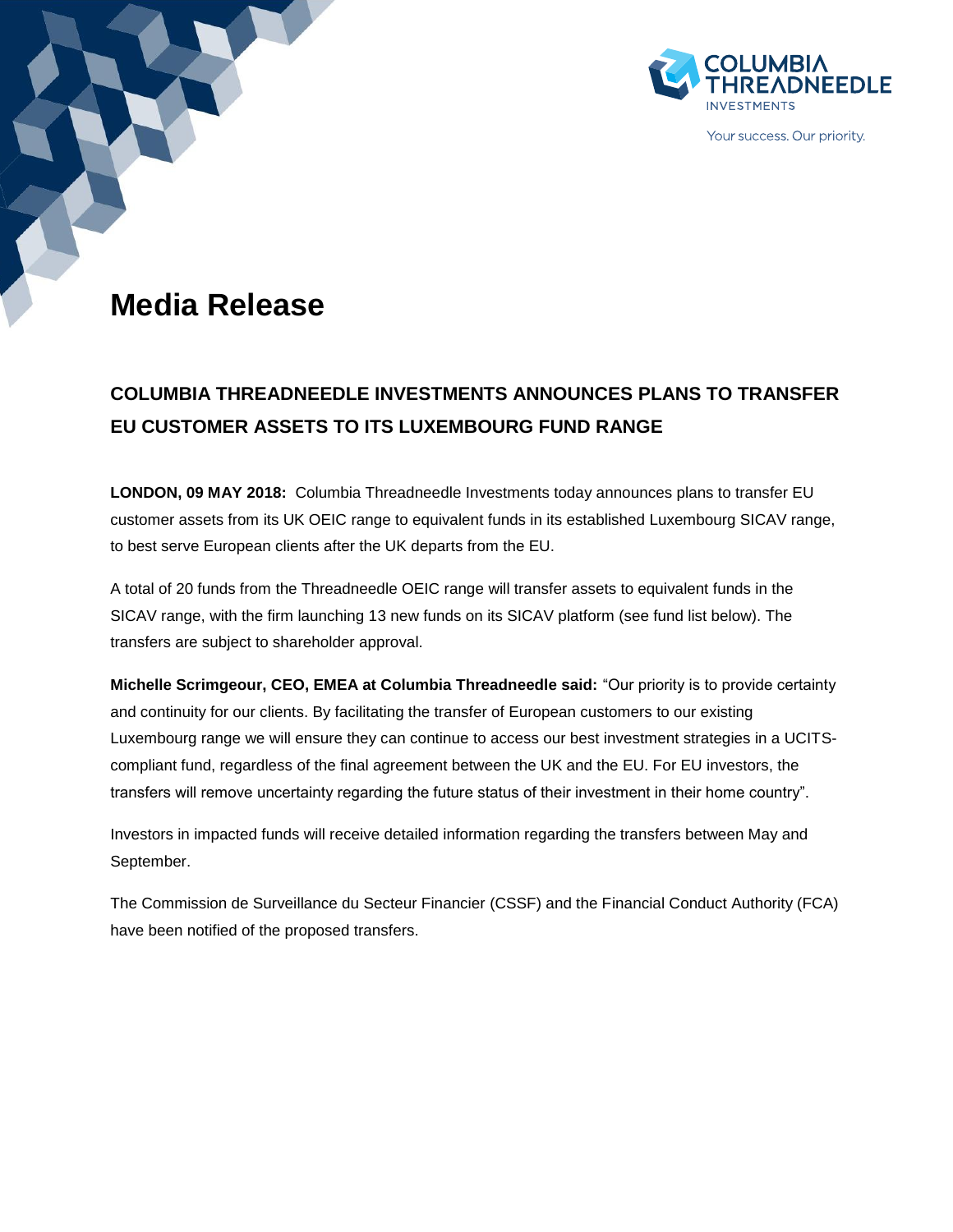

### **Impacted funds**

| <b>Threadneedle Fund</b>                          | TO | Threadneedle (Lux) Fund                              |
|---------------------------------------------------|----|------------------------------------------------------|
| Threadneedle Pan European Smaller Companies Fund  |    | Threadneedle (Lux) - Pan European Smaller Companies  |
| Threadneedle Credit Opportunities Fund            |    | Threadneedle (Lux) - Credit Opportunities            |
| Threadneedle European High Yield Bond Fund        |    | Threadneedle (Lux) - European High Yield Bond        |
| Threadneedle Pan European Fund                    |    | Threadneedle (Lux) - Pan European Equities           |
| Threadneedle European Corporate Bond Fund         |    | Threadneedle (Lux) - European Corporate Bond         |
| Threadneedle Pan European Equity Dividend Fund    |    | Threadneedle (Lux) - Pan European Equity Dividend    |
| Threadneedle European Smaller Companies Fund      |    | Threadneedle (Lux) - European Smaller Companies      |
| Threadneedle Global Equity Income Fund            |    | Threadneedle (Lux) - Global Equity Income            |
| Threadneedle Global Extended Alpha Fund           |    | Threadneedle (Lux) - Global Extended Alpha           |
| Threadneedle American Smaller Companies Fund (US) |    | Threadneedle (Lux) - American Smaller Companies      |
| Threadneedle Global Select Fund                   |    | Threadneedle (Lux) - Global Select                   |
| Threadneedle American Extended Alpha Fund         |    | Threadneedle (Lux) - American Extended Alpha         |
| Threadneedle European Select Fund                 |    | Threadneedle (Lux) - European Select                 |
| Threadneedle UK Fund                              |    | Threadneedle (Lux) - UK Equities                     |
| Threadneedle American Fund                        |    | Threadneedle (Lux) - American                        |
| Threadneedle American Select Fund                 |    | Threadneedle (Lux) - American Select                 |
| Threadneedle UK Equity Income Fund                |    | Threadneedle (Lux) - UK Equity Income                |
| Threadneedle UK Absolute Alpha Fund               |    | Threadneedle (Lux) - UK Absolute Alpha               |
| Threadneedle Global Emerging Markets Equity Fund  |    | Threadneedle (Lux) - Global Emerging Market Equities |
| Threadneedle Asia Fund                            |    | Threadneedle (Lux) - Asia                            |

Subject to regulatory approval

**- ENDS -**

#### **Notes to Editors**

#### **For media enquiries please contact:**

Laura Cook +44 (0)20 7464 5650 [Laura.Cook@columbiathreadneedle.com](mailto:Laura.Cook@columbiathreadneedle.com)

Ella Tekdag +44 (0)20 7464 5082 [Ella.Tekdag@columbiathreadneedle.com](mailto:Ella.Tekdag@columbiathreadneedle.com)

Nicolas Duperrier +44 (0)20 7464 5940 [Nicolas.Duperrier@columbiathreadneedle.com](mailto:Nicolas.Duperrier@columbiathreadneedle.com)

Wendy Svirakova +44 (0)20 7464 5697 [Wendy.Svirakova@columbiathreadneedle.com](mailto:Wendy.Svirakova@columbiathreadneedle.com)

#### **About Columbia Threadneedle Investments**

Columbia Threadneedle Investments is a leading global asset manager that provides a broad range of actively managed investment strategies and solutions for individual, institutional and corporate clients around the world.

With more than 2000 people including over 450 investment professionals based in North America, Europe and Asia, we manage €395 billion<sup>1</sup> of assets across developed and emerging market equities, fixed income, asset allocation solutions and alternatives.

Our priority is the investment success of our clients. We know investors want strong and repeatable riskadjusted returns and we aim to deliver this through an active and consistent investment approach that is team-based, risk-aware and performance-driven. Our investment teams around the world work together to